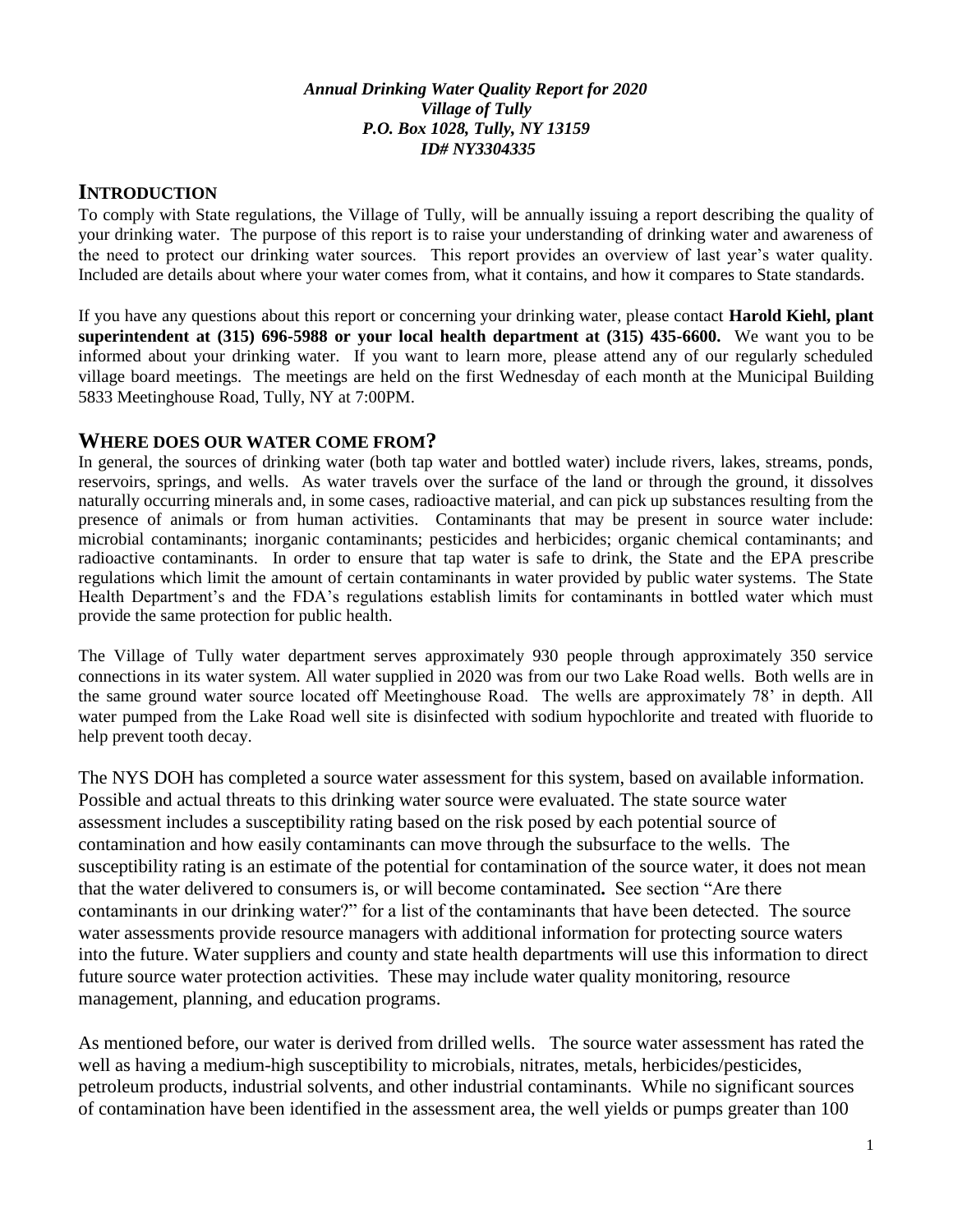gpm from an unconfined aquifer. While the source water assessment rates our wells as being susceptible to microbials, please note that our water is disinfected to ensure that that the finished water delivered into your home meets New York State's drinking water standards for microbial contamination.

#### **ARE THERE CONTAMINANTS IN OUR DRINKING WATER?**

As the State regulations require, we routinely test your drinking water for numerous contaminants. These contaminants include: total coliform, inorganic compounds, nitrate, nitrite, lead and copper, volatile organic compounds, total trihalomethanes, and synthetic organic compounds. The table presented below depicts which compounds were detected in your drinking water. The State allows us to test for some contaminants less than once per year because concentrations of these contaminants do not change frequently. Some of our data, though representative, are more than one year old.

It should be noted that all drinking water, including bottled drinking water, might be reasonably expected to contain at least small amounts of some contaminants. The presence of contaminants does not necessarily indicate that water poses a health risk. More information about contaminants and potential health effects can be obtained by calling the EPA's Safe Drinking Water Hotline (800-426-4791) or the Health Department at (315) 435-6600.

| <b>Table of Detected Contaminants (Lake Road Wells)</b> |                     |                   |                                                |                          |                |                                        |                                                                                                                                         |  |  |  |  |  |
|---------------------------------------------------------|---------------------|-------------------|------------------------------------------------|--------------------------|----------------|----------------------------------------|-----------------------------------------------------------------------------------------------------------------------------------------|--|--|--|--|--|
| Contaminant                                             | Violation<br>Yes/No | Date of<br>Sample | Level<br>Detected<br>(Avg/Max)<br>(Range)      | Unit<br>Measure-<br>ment | <b>MCLG</b>    | Regulatory<br>Limit (MCL,<br>TT or AL) | Likely Source of<br>Contamination                                                                                                       |  |  |  |  |  |
| <b>Inorganic Contaminants</b>                           |                     |                   |                                                |                          |                |                                        |                                                                                                                                         |  |  |  |  |  |
| 1. Barium<br>Well #1                                    | N                   | 4/18              | 0.131                                          | mg/L                     | $\overline{2}$ | $\overline{2}$                         | Discharge of drilling wastes;<br>discharge from metal<br>refineries; erosion of natural<br>deposits.                                    |  |  |  |  |  |
| 2. Barium<br>Well #2                                    | N                   | 4/18              | 0.133                                          | mg/L                     | $\overline{2}$ | 2                                      | Discharge of drilling wastes;<br>discharge from metal<br>refineries; erosion of natural<br>deposits.                                    |  |  |  |  |  |
| 3. Copper                                               | N                   | 9/20              | 0.094<br>$(0.062 - 0.11)$<br>See footnote<br>1 | mg/L                     | 1.3            | $AI = 1.3$                             | Corrosion of household<br>plumbing systems; erosion of<br>natural deposits; leaching<br>from wood preservatives.                        |  |  |  |  |  |
| 4. Fluoride                                             | N                   | daily             | Avg. 0.73<br>$(0.6 - 0.9)$                     | mg/L                     | N/A            | 2.2                                    | Erosion of natural deposits;<br>water additive, which<br>promotes strong teeth;<br>discharge from fertilizer and<br>aluminum factories. |  |  |  |  |  |
| 5. Lead                                                 | N                   | 9/20              | 2.7<br>$(ND-0030)$<br>See footnote<br>1        | ug/L                     | $\mathbf{0}$   | $AI = 15$                              | Corrosion of household<br>plumbing systems; erosion of<br>natural deposits.                                                             |  |  |  |  |  |
| 6. Nitrate as Nitrogen<br>Well #1                       | N                   | 12/20             | 1.6                                            | mg/L                     | 10             | 10                                     | Runoff from fertilizer use;<br>leaching from septic tanks;<br>sewage; erosion of natural<br>deposits.                                   |  |  |  |  |  |
| 7. Nitrate as Nitrogen<br>Well #2                       | N                   | 12/20             | 1.6                                            | mg/L                     | 10             | 10                                     | Runoff from fertilizer use;<br>leaching from septic tanks;<br>sewage; erosion of natural<br>deposits.                                   |  |  |  |  |  |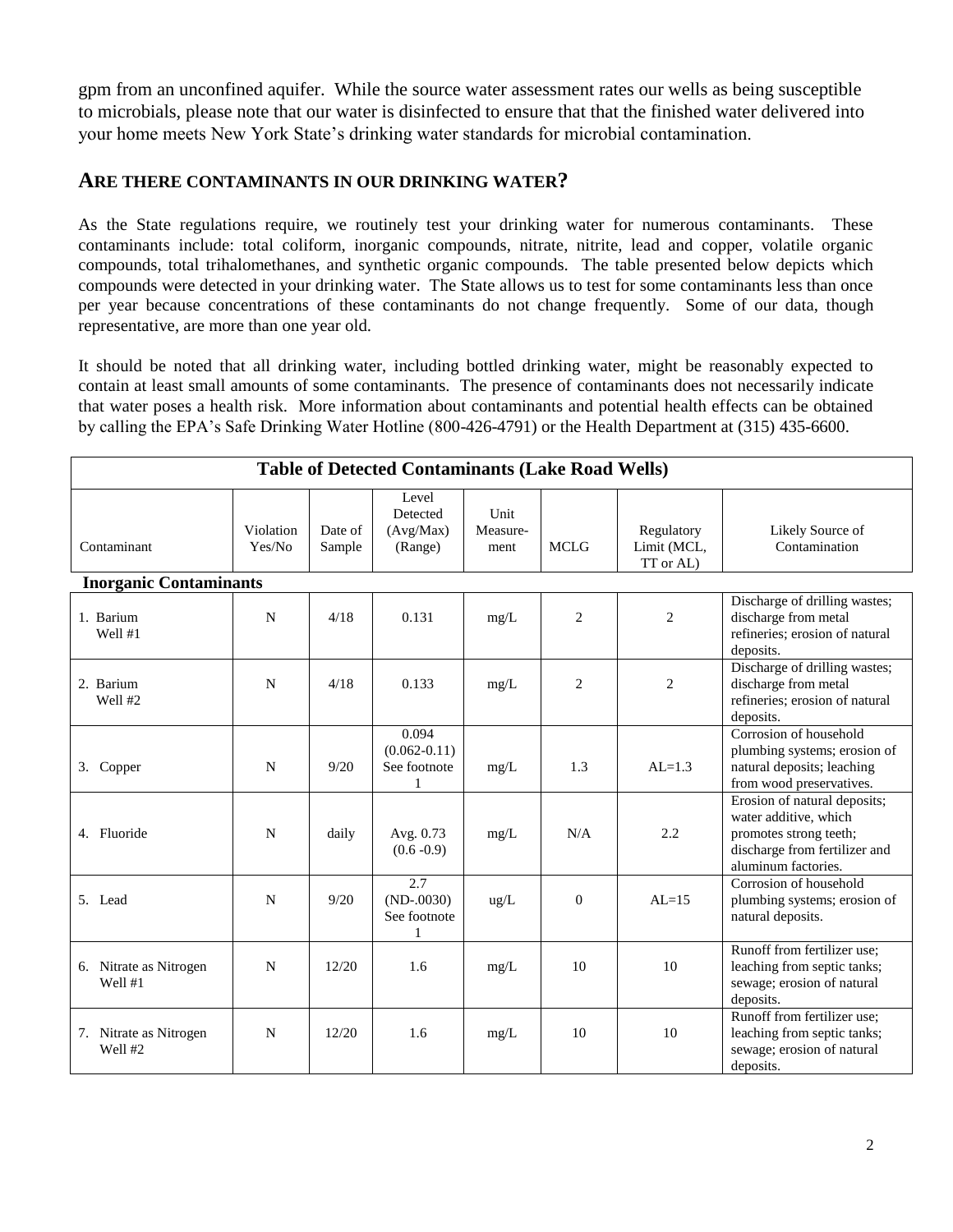| 8. Sodium<br>Well #1                          | N           | 12/20  | 96                        | mg/L            | N/A              | N/A<br>See footnote 2 | Naturally occurring: road salt;<br>water softeners; animal waste      |  |  |  |
|-----------------------------------------------|-------------|--------|---------------------------|-----------------|------------------|-----------------------|-----------------------------------------------------------------------|--|--|--|
| 9. Sodium<br>Well #2                          | N           | 12/20  | 84                        | mg/L            | N/A              | N/A<br>See footnote 2 | Naturally occurring: road salt;<br>water softeners; animal waste      |  |  |  |
| 10. Sulfate<br>Well #1                        | $\mathbf N$ | 11/16  | 25                        | mg/L            | N/A              | 250                   | Naturally occurring                                                   |  |  |  |
| 11. Chloride<br>Well #1                       | N           | 11/16  | 150                       | mg/L            | N/A              | 250                   | Naturally occurring or<br>Indicative of road salt<br>contamination.   |  |  |  |
| 12. Sulfate<br>Well #2                        | $\mathbf N$ | 12/16  | 17                        | mg/L            | N/A              | 250                   | Naturally occurring                                                   |  |  |  |
| 13. Chloride<br>Well #2                       | $\mathbf N$ | 12/16  | 130                       | mg/L            | N/A              | 250                   | Naturally occurring or<br>indicative of road salt<br>contamination    |  |  |  |
| <b>Organic Contaminants</b>                   |             |        |                           |                 |                  |                       |                                                                       |  |  |  |
| 14. Carbon Tetrachloride<br>Well #2           | ${\bf N}$   | 4/18   | 0.5                       | ug/L            | N/A              | 5                     | Discharge from chemical<br>plants and other industrial<br>activities. |  |  |  |
| <b>Disinfection by-product</b>                |             |        |                           |                 |                  |                       |                                                                       |  |  |  |
| 15. Total<br>Trihalomethanes<br>Warren Street | $\mathbf N$ | 08/20  | 17                        | ug/L            | $\mathbf{0}$     | 80                    | By-product of drinking water<br>chlorination.                         |  |  |  |
| 16. Haloacetic Acids<br>Warren Street         | $\mathbf N$ | 08/20  | 1.3                       | $\frac{u g}{l}$ | N/A              | 60                    | By-Product of drinking<br>water chlorination.                         |  |  |  |
| 17. Total<br>Trihalomethanes<br>Grove Street  | $\mathbf N$ | 8/20   | 9.9                       | ug/L            | $\mathbf{0}$     | 80                    | by-product of drinking<br>water chlorination                          |  |  |  |
| 18. Haloacetic Acids<br><b>Grove Street</b>   | ${\bf N}$   | $8/20$ | $\rm ND$                  | ug/L            | $\rm N/A$        | 60                    | by-product of drinking water<br>chlorination                          |  |  |  |
| 19. Chlorine Residual                         | ${\bf N}$   | daily  | Ave. 0.5<br>$(0.3 - 0.8)$ | Mg/L            | NA<br>(MRDLG)    | 4<br>(MRDL)           | By-product of drinking<br>Water chlorination                          |  |  |  |
| <b>Radioactive Contaminants</b>               |             |        |                           |                 |                  |                       |                                                                       |  |  |  |
| 20. combined Radium<br>226 & 228<br>Well #2   | ${\bf N}$   | 9/17   | 0.883                     | pCi/L           | $\boldsymbol{0}$ | $\sqrt{5}$            | Erosion of natural deposits                                           |  |  |  |

1. Lead and Copper: The level presented represents the  $90<sup>th</sup>$  percentile of the sites tested. A percentile is a value on a scale of 100 that indicates the percent of a distribution that is equal to or below it. The  $90<sup>th</sup>$  percentile is equal to or greater than 90% of the Copper or Lead values detected at your water system and the 90<sup>th</sup> percentile value was the second highest value at  $0.094$ mg/L of Copper and 2.7 ug/L for Lead. The action level for Lead and Copper was not exceeded at any site sampled.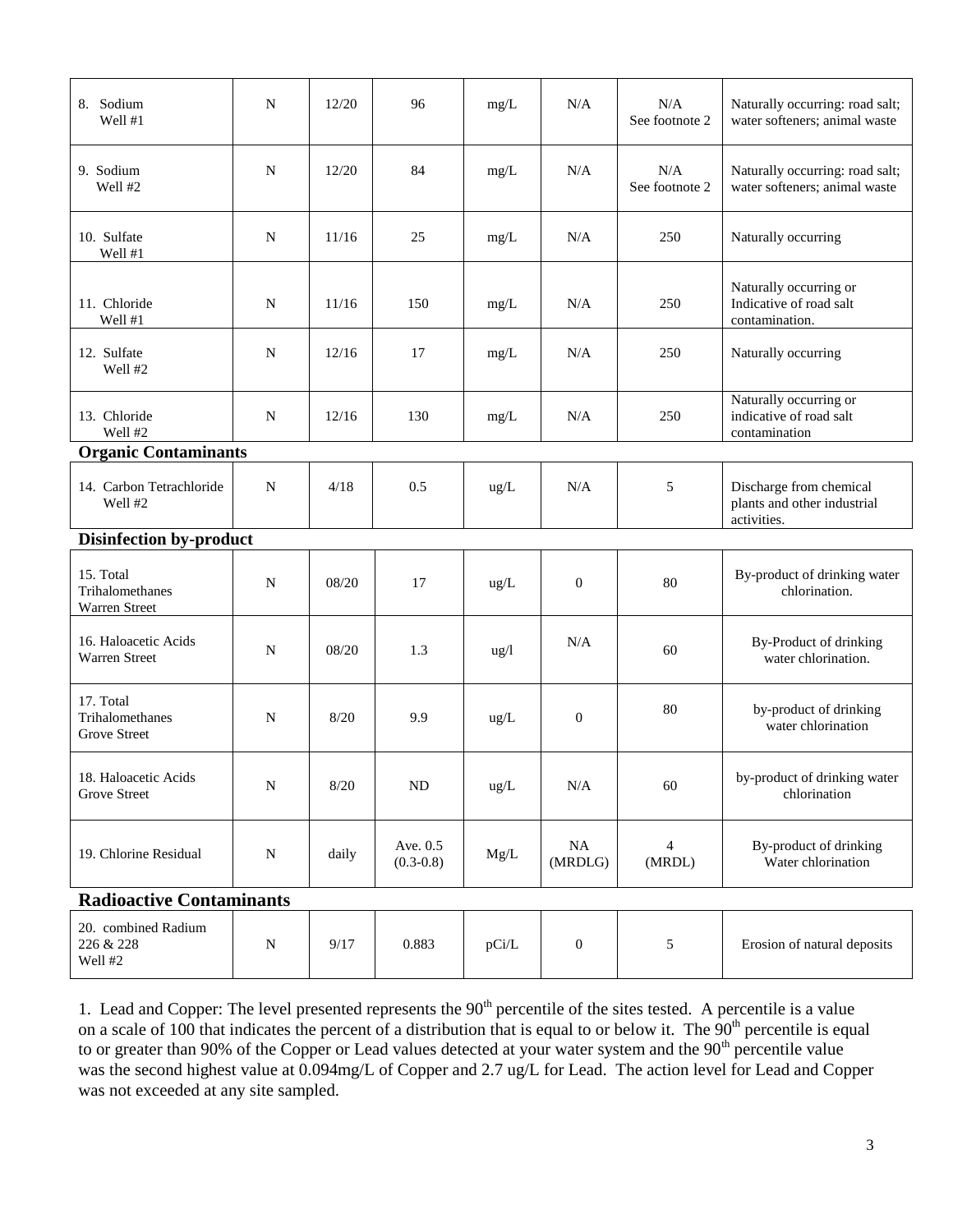2. Water containing more than 20 mg/L of Sodium should not be used for drinking by people on severely restricted Sodium diets. Water containing more than 270 mg/L of Sodium should not be used for drinking by people on moderately restricted Sodium diets.

## **Definitions:**

*Maximum Contaminant Level*(MCL): The highest level of a contaminant that is allowed in drinking water. MCLs are set as close to the MCLGs as feasible.

*Maximum Contaminant Level Goal* (MCLG): The level of a contaminant in drinking water below which there is no known or expected risk to health. MCLGs allow for a margin of safety.

*Maximum Residual Disinfectant Level* (MRDL): The highest level of a disinfectant allowed in drinking water. There is convincing evidence that addition of a disinfectant is necessary for control of microbial contaminants.

*Maximum Residual Disinfectant Level Goal* (MRDLG): The level of a drinking water disinfectant below which there is no known or expected risk to health. MRDLGs do not reflect the benefits of the use of disinfectants to control microbial contamination.

*Action Level*(AL): The concentration of a contaminant, which if exceeded, triggers treatment or other requirements that a water system must follow.

*Treatment Technique* (TT): A required process intended to reduce the level of a contaminant in drinking water. *Non-Detects* (ND): Laboratory analysis indicates that the constituent is not present.

*Milligrams per liter* (mg/L): Corresponds to one part of liquid in one million parts of liquid (parts per million ppm).

*Micrograms per liter* (ug/L): Corresponds to one part of liquid in one billion parts of liquid (parts per billion ppb).

*Picocuries per liter (pCi/L)*: A measure of the radioactivity in water.

*Haloacetic Acids (HAA5):* The combined concentration of the following five contaminants: Dibromo-, Dichloro-, Monobromo-, Monochloro-, and Trichloro-, acetic acids.

*Total Trihalomethanes (TTHM):*The combined concentration of the following four contaminants: trichloromethane (chloroform), dibromochloromethane, bromodichloromethane, and tribromomethane (bromoform).

## **What does this information mean?**

As you can see by the table, our system had no violations in 2020. We have learned through our testing that some contaminants have been detected, however, these contaminants were detected below the level allowed by the state.

## **Is our water system meeting other rules that govern operations?**

During 2020, our system was in compliance with applicable state drinking water operating, monitoring and reporting requirements.

## **Do I Need to Take Special Precautions?**

Although our drinking water met or exceeded state and federal regulations, some people may be more vulnerable to disease causing microorganisms or pathogens in drinking water than the general population. Immunocompromised persons such as persons with cancer undergoing chemotherapy, persons who have undergone organ transplants, people with HIV/AIDS or other immune system disorders, some elderly, and infants can be particularly at risk from infections. These people should seek advice from their health care provider about their drinking water. EPA/CDC guidelines on appropriate means to lessen the risk of infection by Cryptosporidium, Giardia and other microbial pathogens are available from the Safe Drinking Water Hotline (800-426-4791).

# **INFORMATION ON FLUORIDE ADDITION**

Our system is one of the many drinking water systems in New York State that provides drinking water with a controlled, low level of fluoride for the consumer dental health protection. According to the United States Centers for Disease Control, fluoride is very effective in preventing cavities when present in drinking water at a properly